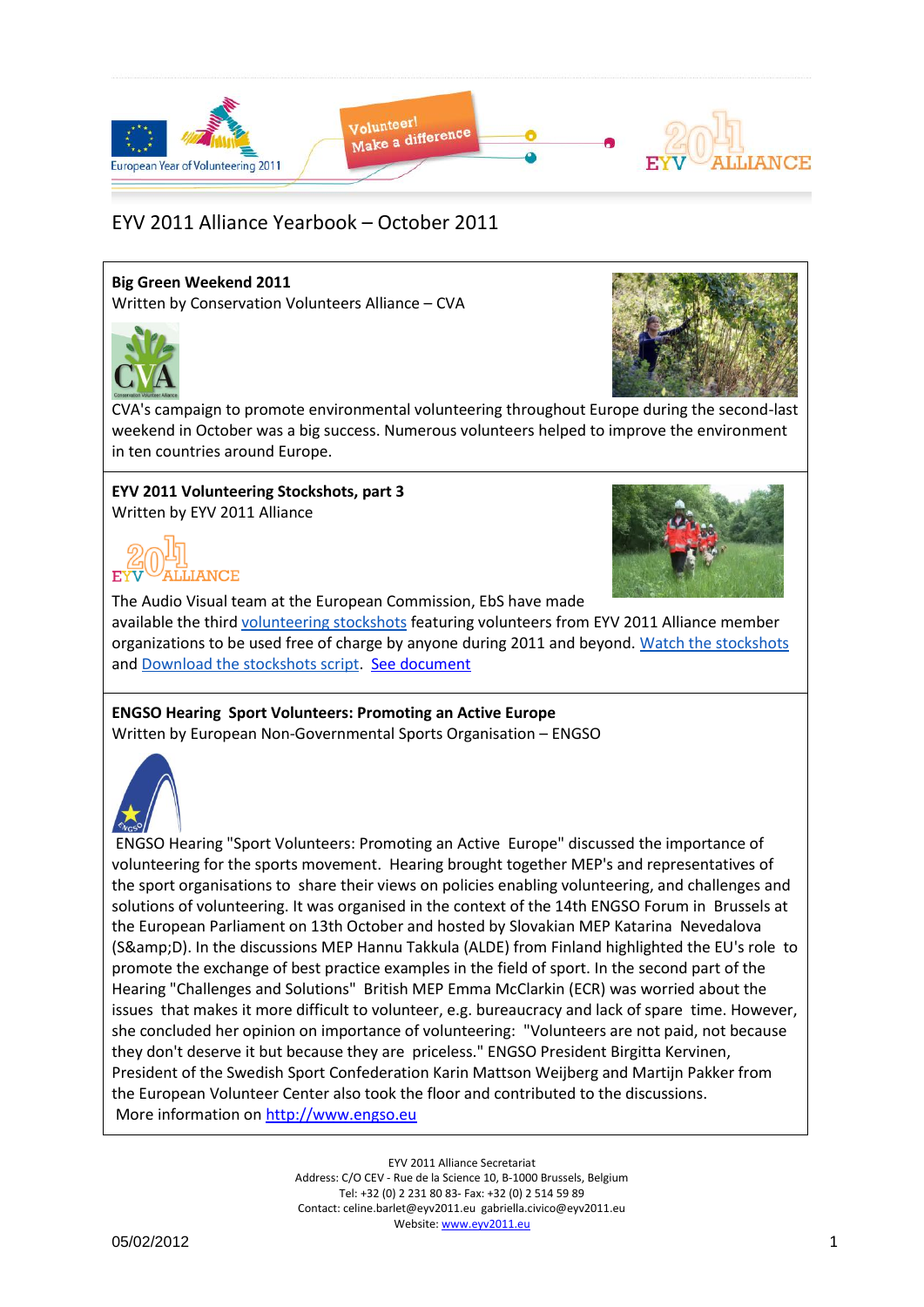

#### **The Academy**

Written by The World Organization of the Scout Movement - WOSM / The World Association of Girl Guides and Girl Scouts – WAGGGS



Asociación<br>Mundial de las<br>Guías Scouts Over 140 participants enjoyed 5 days of interesting workshops and a lot of fun at the 2011 Academy, organised jointly by the WOSM - European Region and European Region WAGGGS. The event took place in the inspiring city of Paris from October 28 to November 1. Participants from all around Europe had the choice between 22 sessions, all related to the overall theme of the event "Growth through Quality". Some of the sessions were dealing with the issue of volunteering,

especially those on:

- Recruitment, management and retention of adults
- Advocacy and value of volunteering
- Development and recognition of skills learned through Scouting
- Mentoring and Coaching
- Reaching out to volunteers from immigrant groups
- Lifelong Learning/active ageing in Scouting



This year's Academy provided great learning experience, space for exchange of knowledge and best practices, but was also used for a lot of fun during the sessions and after the official programme. The hosts from Scouts et Guides de France organized a funny game to discover Paris by using mobile phone technology.

The Academy was extensively followed by Scouts and Guides through social media networks. More about the Academy is available from<http://academy.europak-online.net/>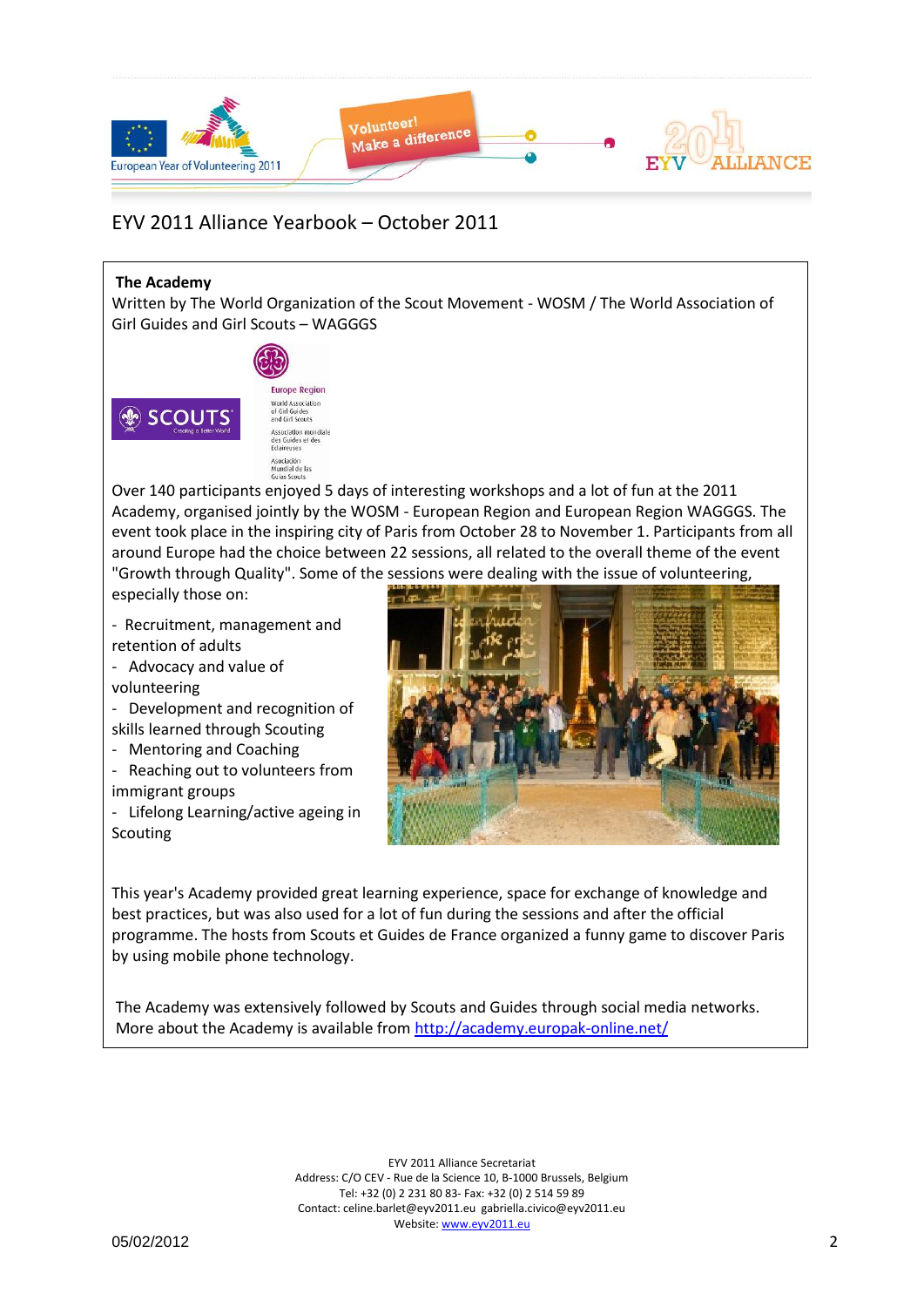

#### **Recognition of learning in Scouting and Guiding**

Asociación<br>Mundial de las<br>Guías Scouts

Written by The World Organization of the Scout Movement - WOSM / The World Association of Girl Guides and Girl Scouts – WAGGGS



Scouting Netherlands, in intensive communication with the WOSM - European Region, invited National Scout Organisation to join Europe wide project to stimulate recognition of learning within Scouting. At the European Scout Conference representatives from interested organisations met and agreed on the basics of the project, which was designed later in the summer. The project on Recognition of Learning in Scouting was then submitted and grated by the Youth in Action programme of the EU. It involves associations from Belgium, Czech Republic, Denmark, France, Netherlands, Portugal, Slovenia and Spain. WOSM and WAGGGS European Regions are supporting the project providing expert support if and when needed.

In the scope of the project, two meetings of the project managers were held in December 2010

(to exchange ideas and methods, make plans and set goals for each project team) and in May 2011 (to start writing a national project plan and to start working on establishing a project team in each partner country)

The meeting held from 14 to 16 October 2011 in Apulia, Portugal brought together project teams from all 8 participating countries. This network meeting was focused on sharing ideas, discussing approaches, exchanging methods and developing activity plans for each pilot project team.



The meeting showed that all national teams are well underway in their projects in area of recognition. Project teams from Belgium, Czech Republic, Netherlands and Portugal held workshops to present methodologies they developed during the project.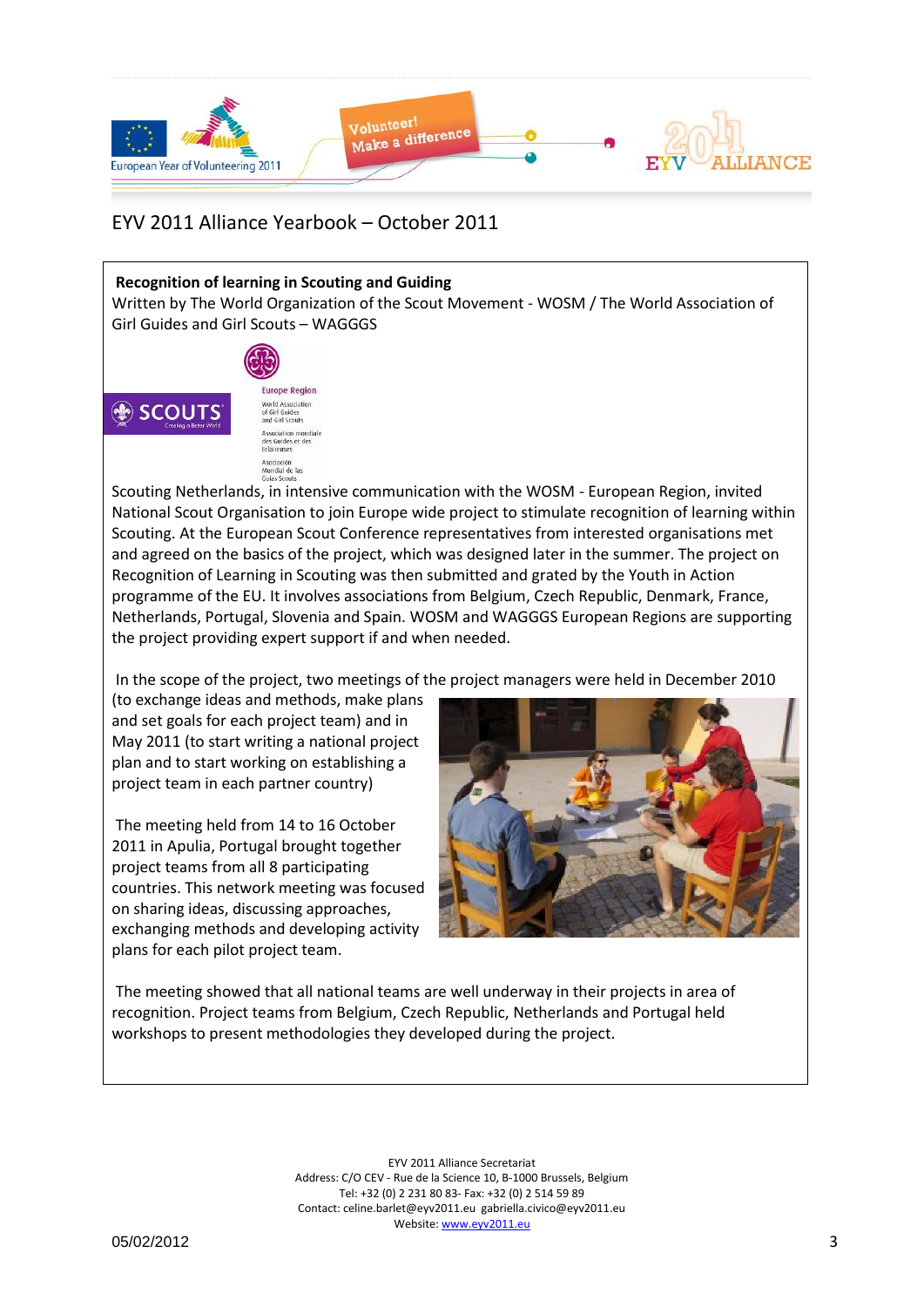

#### **The European Year of Volunteering Dream Team - An ENGSO Youth reflection on 2011: Volunteering, Sports and Non-Formal Education**

Written by European Non-Governmental Sports Organisation Youth- ENGSO Youth



Let's imagine a Europe where all young people actively participate in and physically contribute to society. Would this not just be the Dream Team European Volunteer Culture, in a healthy mind and body?

#### Let us take a look at reality...

Sport (the environment, the context): In the world of sport, on the mass participation club level; sport does not exist without volunteers. This is not just a statement, it is fact. Whether it is a young person becoming an assistant coach, refereeing the younger group's games, whether, it is parents coaching sessions, parents driving their children to games, all the way to decision makers in the field; they are for the majority volunteers.

The individual (you, us): Although volunteering is often considered as a "selfless activity" which promotes good for others and its surrounding community it cannot be neglected that individuals often volunteer because the opportunity lies in front of them (they are asked), this is often followed by a realisation that they can make a difference, they can contribute, they have a role. This experience in turn, often leads to the realisation that not only do they have a sense of belonging and contribute they in turn also benefit by learning, developing skills, experience etc...

Here volunteering benefits the individual on two levels: the individual self and the surrounding local reality. We have active participation, we have physical activity, we have volunteering, what we are missing is, the European dimension, the exchange of these diverse experiences from which we can learn and transfer ideas, what we are also missing is spreading this movement further... How can this self-sufficient pool of young volunteers benefit Europe? How can it be taken further? How can the potential for education which is already present in the trans-generational system of volunteering, taking on responsibilities be pushed further? Can the experience of these various young individuals make an even greater difference? In volunteering even though we learn a lot and are possibly empowered in and through this role and experience, we may not necessarily see any further, how this can apply to another field, how we can take it further, how we as an individual can make a difference...

Looking at Youth for youth by youth solutions: To develop more volunteers using all volunteers? Yes. In using Sport as a tool to reach out and attract? Yes. With a vision of Education? Yes. On European level? Yes. Using Non-Formal Education? Definitely.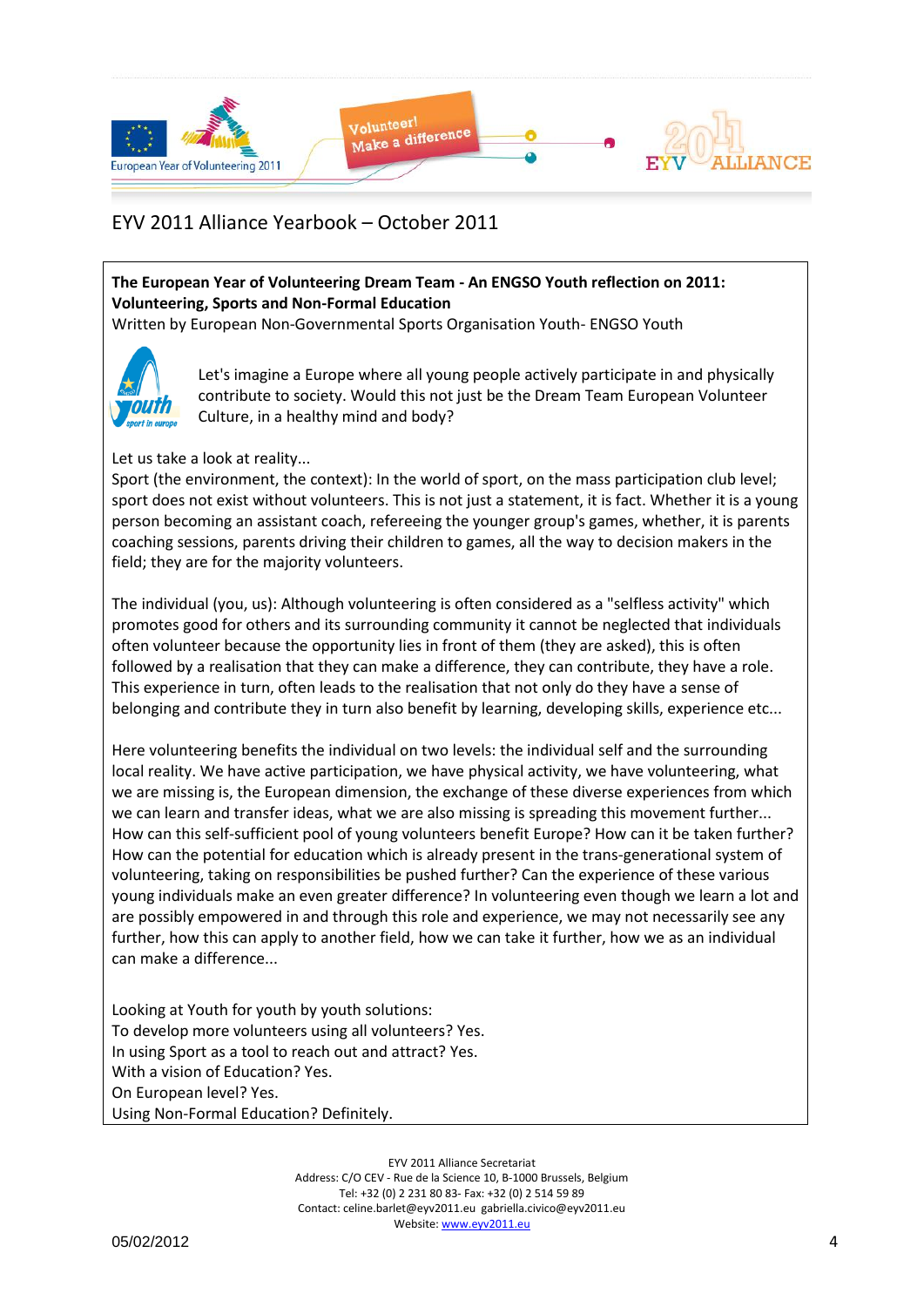

European youth exchanges and trainings offer this opportunity and possibility requires even more volunteering, commitment, energy, engagement, motivation from the volunteers. This year ENGSO Youth with the support of the EYCB (European Youth Centre Budapest) of the Council of Europe, to focus on bringing together young individuals involved in inclusion of people with and without disabilities in and through sports. This session was led by volunteers, the participants were either volunteers or working with volunteers in their local reality, and for this entire week they were volunteering their time. For their own development, in order for them to go back and have a wider impact in their local reality through their engagement in providing access in and through sports...and empowered they were, and ideas they created and multipliers they have become. It has now been two weeks since the end of the session and already a publication for other leaders is coming out, they have already planned another 4 meetings, applied for funds for another European exchange and all this as volunteers.

Our "last event" for 2011 during this European Year of Volunteering has taught us the close relation and the motivations between; education, for youth, by youth, with youth in short, peer education and volunteering.

Sport is attractive to numerous groups possibly inaccessible otherwise, through this combined with volunteering peer education, we can empower youth and make a difference towards the creation of the "Dream Team European Volunteer Culture", in a healthy mind and body. Karine Teow, ENGSO Youth Vice Chair

To find out more about ENGSO Youth activities, visit our website [http://www.youth-sport.net](http://www.youth-sport.net/)

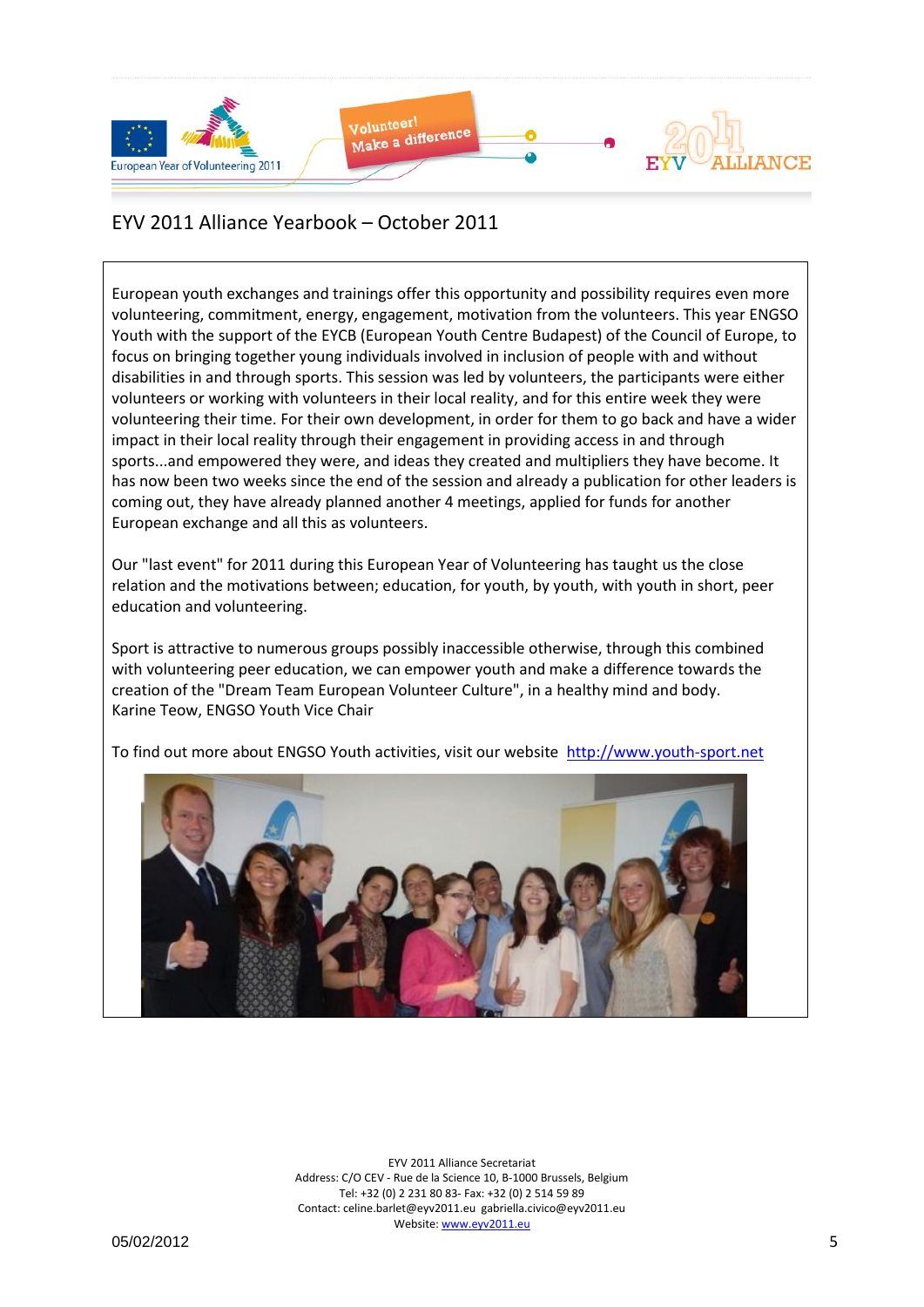

**CEV General Assembly and Symposium: Volunteering and Active Citizenship: Two sides of the same coin ?**

Written by CEV - European Volunteer Center



In 2011 we celebrate the European Year of Volunteering for the Promotion of Active Citizenship. While aspects of volunteering are widely discussed and the need to value and recognize voluntary activities is highlighted, we are still lacking a profound discussion on the link and interdependence between volunteering and active citizenship. In this context, CEV is dedicating its 22nd Symposium to the issues of active citizenship, activism and all sorts of civic participation in the local, regional, national and European life and decision-making. But are volunteering and active citizenship projecting the same kind of engagement? What are the common points and what are the differences? How does volunteering complement active citizenship and the other way around? Where do we draw the borderline? Or is volunteering a means to perpetuate the state of affairs instead of questioning the reality? These are the pressing issues participants explored at the CEV Symposium Volunteering and Active Citizenship: Two sides of the same coin?". The Symposium took place in Berlin, the Symbol of multiculturalism built on civic drive towards reunification and democracy, where participants visited local projects showcasing the power of active citizenship, divided into the following 7 thematic areas: social inclusion and empowerment; participation in decision-making; cross-border community cooperation; civil protection and humanitarian aid; employee volunteering; intergenerational solidarity; sustainable development.

The Symposium aimed to accomplish the following main objectives: To further grasp the link between volunteering and active citizenship; To ensure a space for debate starting from concrete, specific projects implemented at local level by comparing and contrasting similar projects from across Europe; To identify the most effective ways to empower citizens to be active through volunteering.

[http://www.cev.be/138-2011\\_october\\_%28berlin%29\\_volunteering\\_and\\_active\\_citizenship\\_two\\_sides\\_of\\_the\\_same\\_coin-EN.html](http://www.cev.be/138-2011_october_%28berlin%29_volunteering_and_active_citizenship_two_sides_of_the_same_coin-EN.html) [http://www.youtube.com/watch?v=DkM9\\_thm76E](http://www.eyv2011.eu/yearbook-2011/item/download/542)

[See document](Yearbook_Oct2011_Docs/Programme_CEV_Symposium_in_Berlin_Final_CEV.pdf)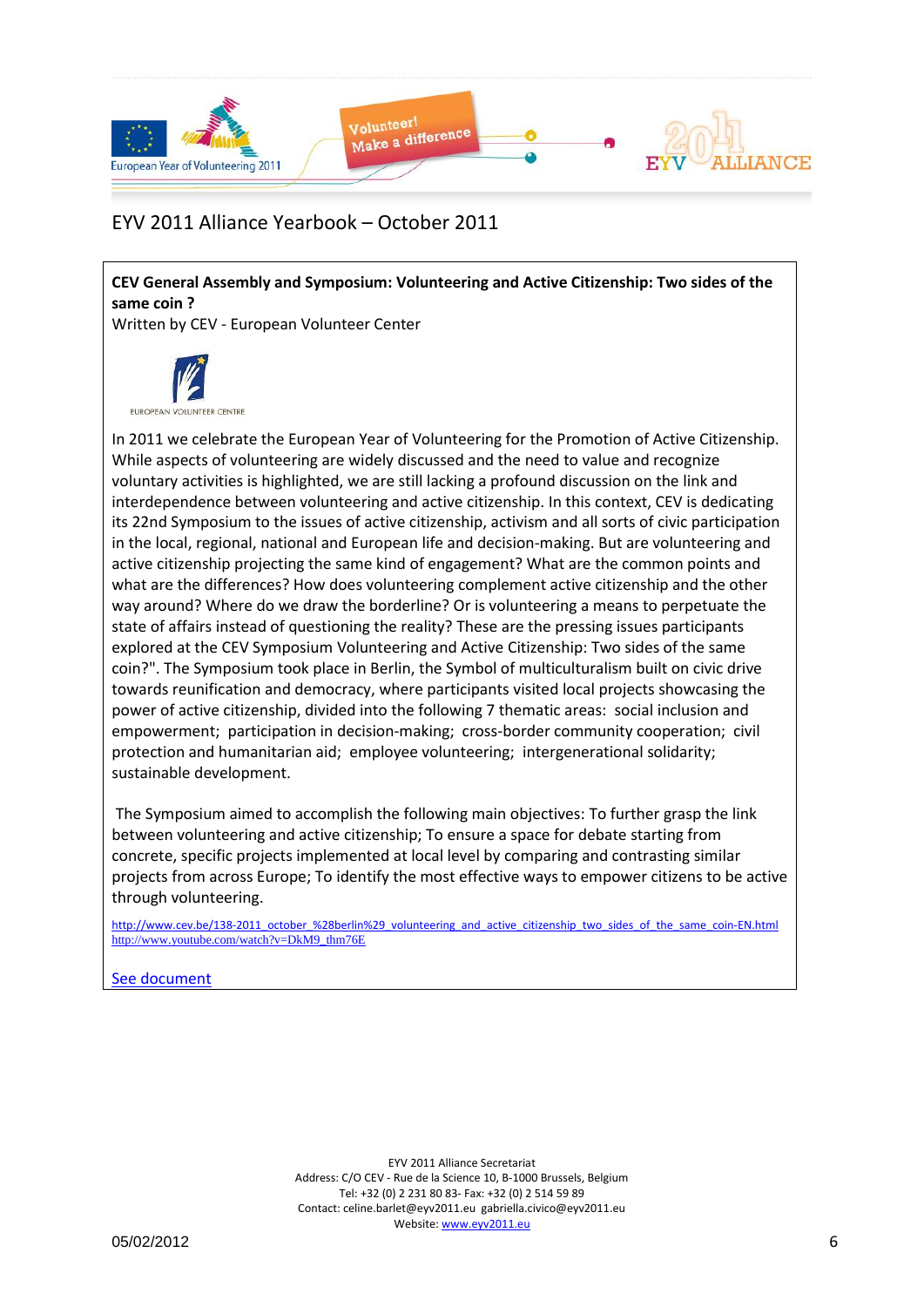

### **CSV Net: International conference, Italy- Central and South Eastern Europe. Volunteering and institutions in comparison, 7th -9th October in Gorizia**

Written by CEV - European Volunteer Center



On 7th- 9th October 2011 CSVnet, CEV member organisation hosted the conference Italy- Central and South Eastern Europe. Volunteering and institutions in comparison in Gorizia. Delegates from 14 countries put forth recommendations on youth work, active ageing diversity and social

inclusion. Amongst the proposals were the following: to encourage sustainable funding for volunteering and the exchange of best practices in all spheres of social action; to harmonize the data collection process, especially on the social and economic value of volunteering and to valorize skills obtained through voluntary commitments.

### **Swedish Red Cross: Pearl of the year**

Written by Red Cross - EU Office

Red Cross / EU Office

Bureau Croix-Rouge / UE

We started a cooperation with a weekly paper on the theme "The pearl of the year" – a person with big compassion. About 140 people were nominated and 60% of them were volunteers within the Red Cross. A jury (persons from the Red Cross and the Weekly paper) picked out 10 finalists and everyone that wished to vote could do that online and in the weekly papers homepage. The Pearl of the year was revealed on an event trip by boat. All the finalists and the persons that had nominated them was invited for free to participate on the trip. There were also entertainment and lectures on the trip. You can look at and read about the winner on our homepage:<http://www.redcross.se/bli-frivillig/arets-parla/>

#### **Belgian Red Cross practice guide on volunteering management**

Written by Red Cross - EU Office

Red Cross / EU Office

Bureau Croix-Rouge / UE

At the occasion of the European year of Volunteering, Belgian Red Cross French Community published a practice guide to help non-profit organisations working with volunteers. The contents is the result of the report written by a working group of 30 volunteers and employees who have met during more than one year and half to propose new solutions to improve the volunteering management in our organisation. A lot of the recommendations and tools (based on the scheme presented by the International Federation of Red Cross and red Crescent Societies) are easily transferable to every kind of non-profit organisations. As no similar guide existed in Belgium, we've decided to share it. You will find the pdf in attachment.

Further contact: Volontariat de la Croix-Rouge de Belgique Communauté francophone en collaboration avec Education Santé Société asbl [volontariat@redcross-fr.be](mailto:volontariat@redcross-fr.be) [See document](Yearbook_Oct2011_Docs/guide_volontariat_crb_imp_RedCrossEUOffice.pdf)